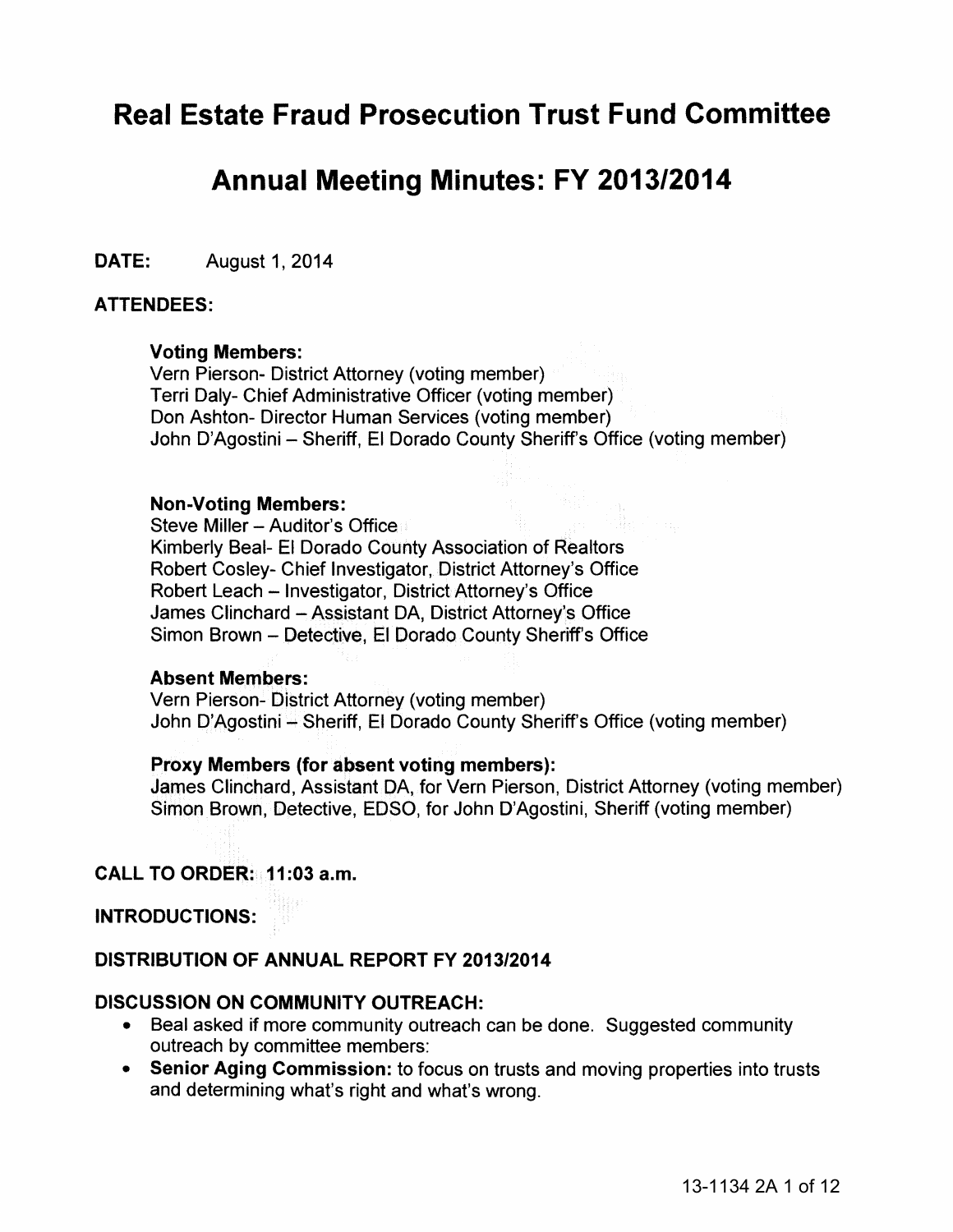#### **PROGRAM SUMMARY:**

Robert Leach, real estate fraud, criminal investigator began employment with the District Attorney's office December 16, 2013.

As of July 26, 2014, he has investigated 46 potential crimes involving varying forms of real estate fraud and related counts of grand theft by false pretense.

20 of those crimes involving different victims have been turned over to the District Attorney's office for prosecution.

6 of those cases have been "closed" for various reasons including no crimes committed.

The balance of the cases (14) are pending further investigation.

Estimated Losses: \$3.8 million (\$1.8 million if you eliminate 1 potential bank fraud case)

#### Time Allotted:

The total hours worked in the first 16 pay periods was 700 hours. The percentage of time spend investigating "foreclosure related crimes" has been 175 hours (25%).

#### Community Outreach:

A seminar was held for the El Dorado County Board of Realtors and regional title company employees on April 25, 2014. Approximately 100 members attended the meeting.

#### Collaboration with Outside Agencies:

Included referrals and collaboration with the El Dorado County Sheriff's Department, Sacramento County Real Estate Fraud Unit, Sacramento County Adult Protective Services, Secret Service, and FBI.

#### Local Banks Involved in Cases:

Chase Bank, Wells Fargo, Bank of the West, Folsom Lake Bank, and Union Bank.

RECOMMENDATIONS: Nearly 40% of the cases were self generated from victims who did not report the crime because they felt it was "useless" or a civil matter needing an attorney. More community outreach and marketing of the real estate fraud program and hotline could be emphasized.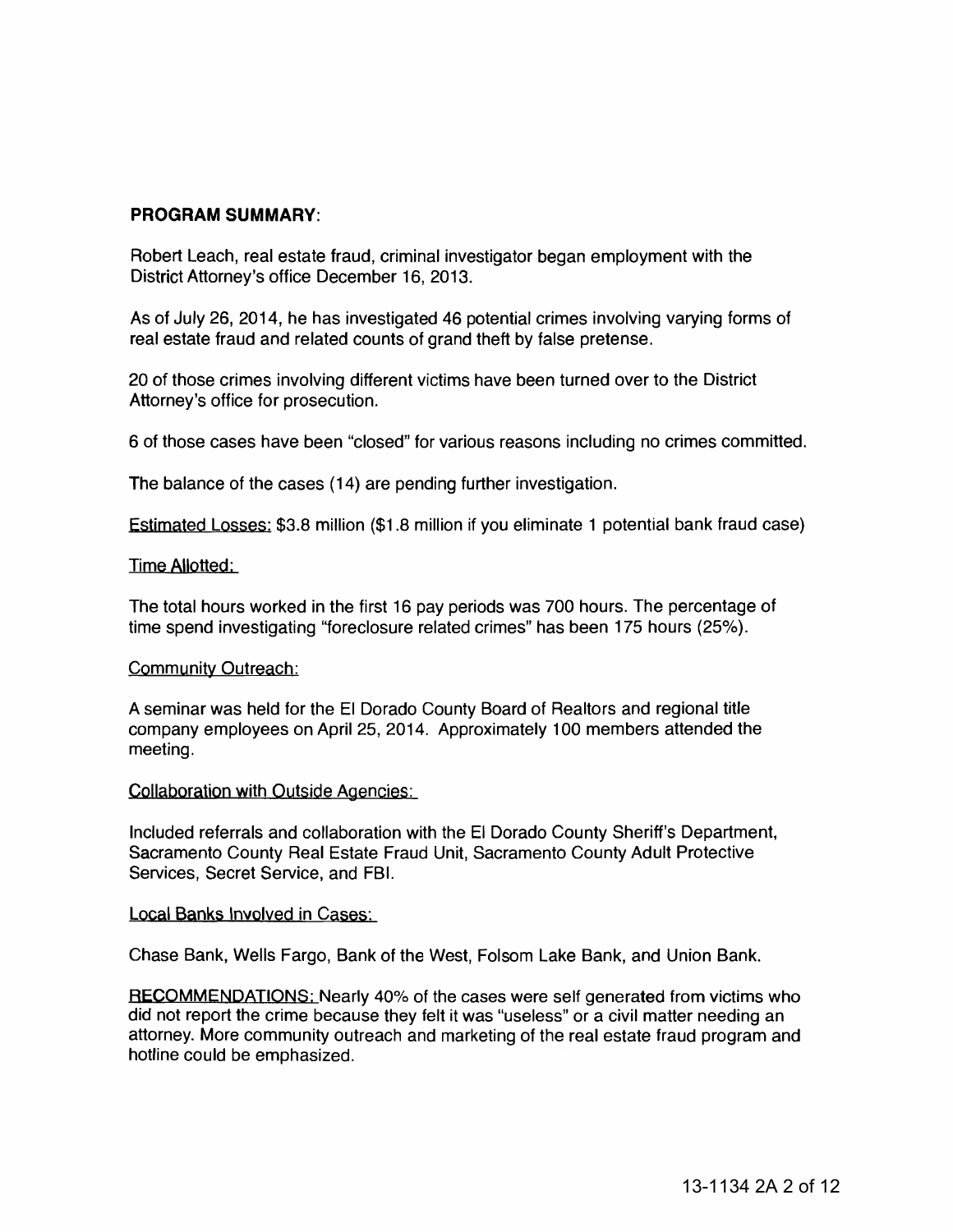

#### **E** REAL ESTATE FRAUD - CRIMES INVESTIGATED



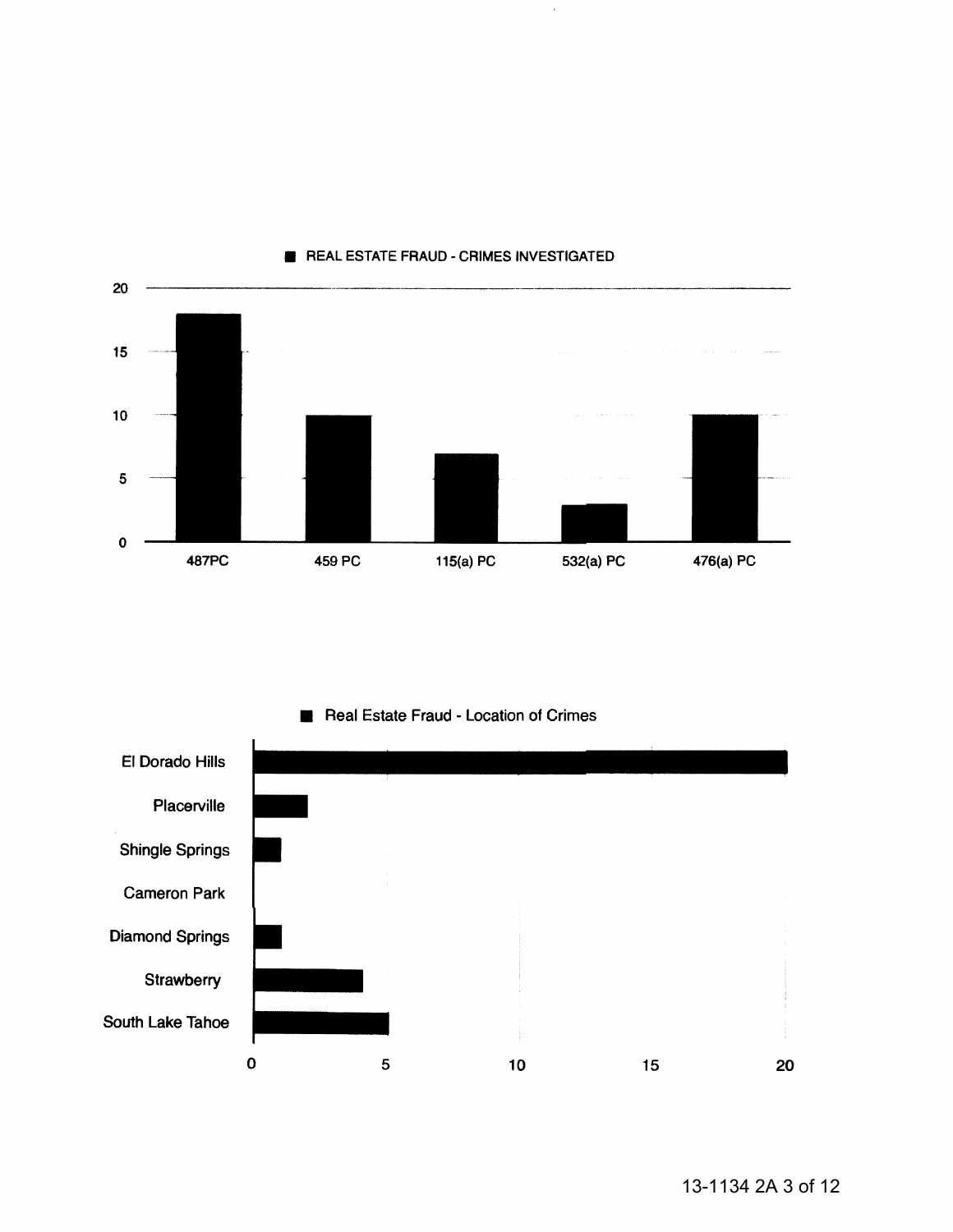

# Real Estate Fraud in El Dorado County

DATE: Friday, April 25th TIME: 9 a.m. to 10:80 a.m. LOCATION: Cameron Park Community Center 2502 Country Club Drive Cameron Park, CA *95682* 

Join us for a very important presentation on Real Estate Fraud in our County. Learn what we as Real Estate Professionals can do to help combat this cosdy crime.

Robert Leach, Criminal Investigator with the El Dorado County District Attorney's office will address what the DA's office is encountering with respect to mortgage and real estate fraud in El Dorado County. Mr. Leach has been investigating many cases in El Dorado County and feels with some prior training and communication, homeowners could have been spared hundreds of thousands of dollars. This will also be an opportunity for our membership to give the District Attorney's office some feedback on what they have been encountering

There is no charge for this seminar; however, we do require an RSVP. You can email, association@edcar.org or call 530 676-0161 or go online at www.edcar.org to respond.

For further information, please contact the Association, pbartosh@edcar.org or Education Chairperaon Judy Hawkins, judyhawkinsrealtor@.yahoo.corn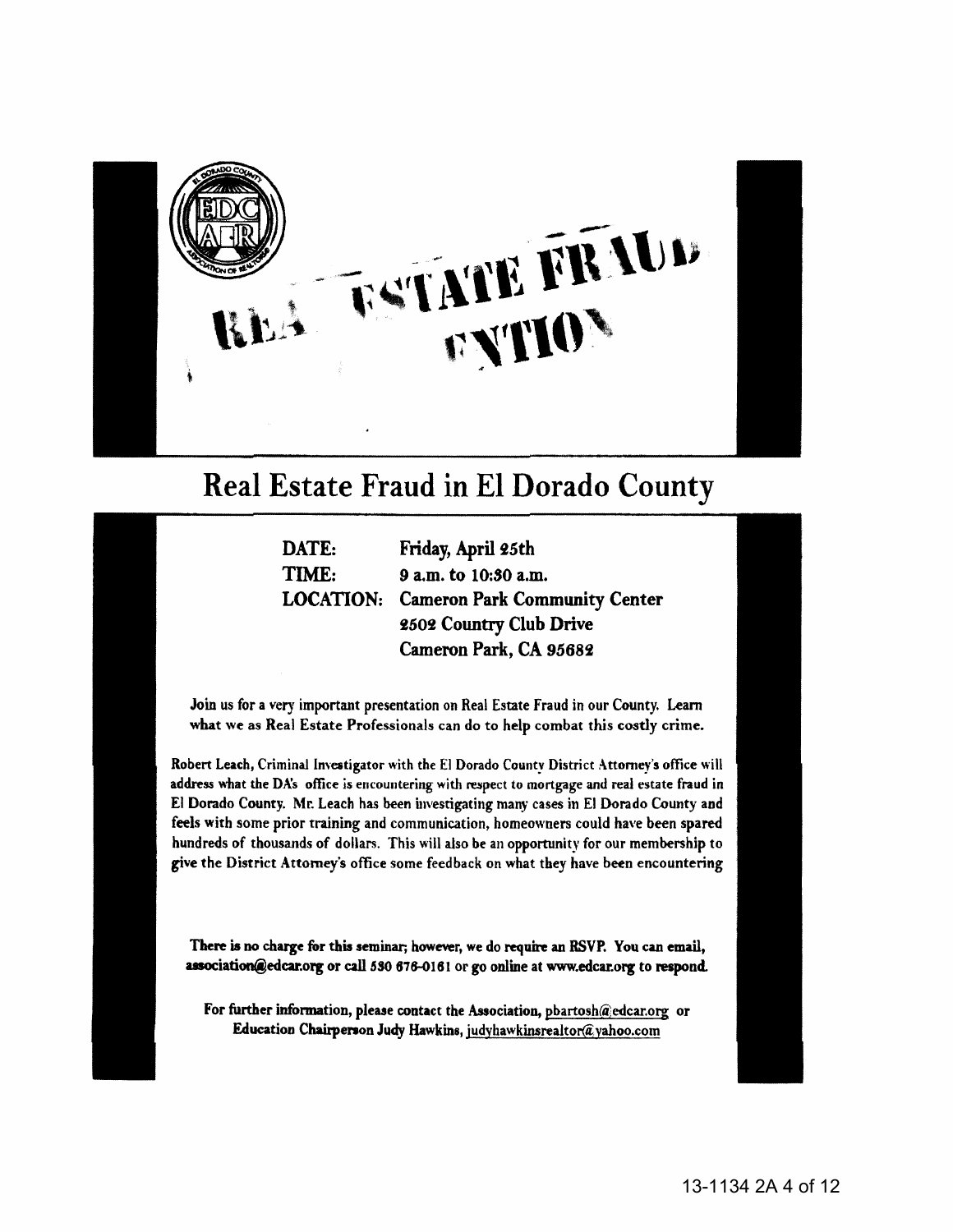The following cases are updates of those cases discussed in the prior meeting that were still reported as ongoing. Cases that had been discussed and concluded in the prior report are not included.

# SALE OF PROPERTY NOT OWNED

DAI: Robert Leach 2011-257

Originated by DAI Dillard. Upon investigation suspect sold fractional interest in property to victim he had previously sold the same property victim. Suspect had no ownership in property at time of second sale. Re-investigated prior to trial to confirm facts of case. Contacted ten other property owners to confirm suspect's allegations of future development and property values.

Status: Case beginning trial.

# FORECLOSURE FRAUD- ROBOSIGNING- SOVEREIGN CITIZEN

DAI: Robert Leach / 2013-148

Originated by DAI: Stomsvik. The case involves the same claim of robosigning per case 2013-252 however, upon investigation it was determined that JP Morgan Chase Bank had properly filed foreclosure documents based on inter-company agreements between the lender entities. However, after further investigation it was also determined that victim had filed lawsuits and liens in a similar pattern to members of the Sovereign Citizen movement and the victim is blocking a legitimate foreclosure.

Status: Robosigning case closed. Sovereign citizen case pending.

# REAL ESTATE FRAUD- WRONGFUL FILING OF EASEMENT

Dai: Robert Leach /2013-223

Originated by DAI: Stomsvik. The victim claimed that he was the victim of a conspiracy between local county officials and surrounding property owners to illegally place an easement on the victim's property. Upon investigation it was determined that the easement in question predated the victim's ownership. The title company First American Title made a mistake and missed the easement when transferring the property to the victim. The victim accepted a settlement check from First American Title paying for the loss resulting from the easement. No evidence of criminal conspiracy.

Status: Case closed.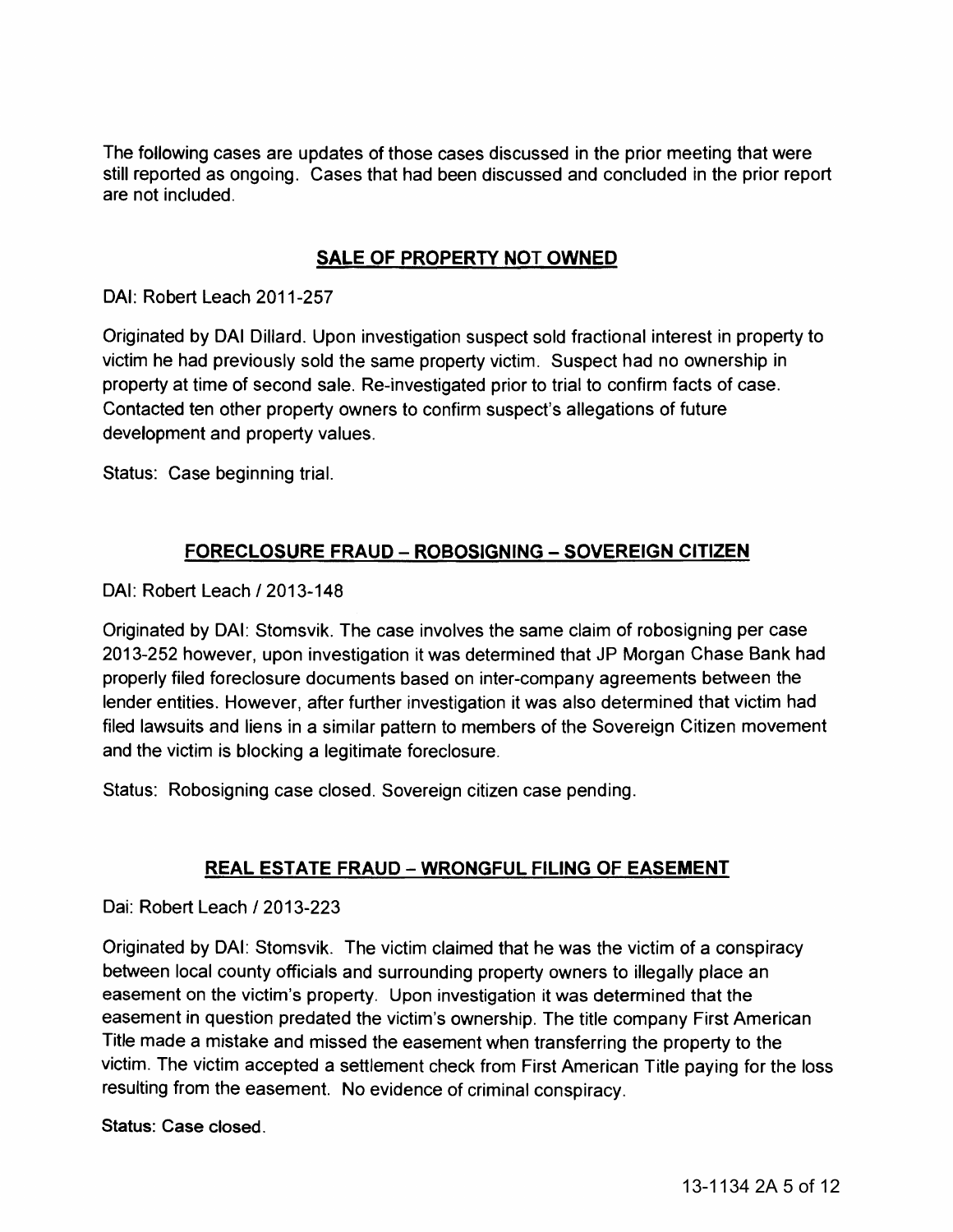# FORECLOSURE FRAUD- ROBOSIGNING

DAI: Robert Leach / 2013-252

Originated by DAI: Stomsvik. The case involves the signing of foreclosure documents by unauthorized bank representative in order to expedite foreclosures. The case was investigated which included the interview of foreclosure company executives and the service of a search warrant for additional documents in Los Angeles. The victims were reinterviewed in South Lake Tahoe and provided detailed documentation. Upon review of documents provided by JP Morgan Chase Bank via the search warrant it was determined that the bank officers were authorized to sign for multiple companies via an inter-company agreement.

Status: Case closed.

## **REAL ESTATE FRAUD** Grand Theft, Burglary, Felony Bad Checks, 20-Victims

DAI: Robert Leach /2013-553

This case involves a female suspect posing as a wealthy heir to a family trust. The suspect spent the past decade meeting men on eharmony.com and other social media sources in an effort to defraud them of money. The suspect entered residences and businesses with the intent to defraud the property owners and others. In order to maintain her image she executed contracts to purchase multi-million dollar houses, rented million dollar houses, and leased commercial space as part of her criminal scheme. A suspicious homeowner reported the suspect's activity and the investigation led to 20 different victims with over one half million dollars in losses.

Status: Case submitted for prosecution.

# THEFT OF LAND BY FALSE PRETENSE

## DAI: Robert Leach /2014-064

Upon the death of her husband, the victim a widow listed her land for sale with a local real estate firm. The victim resided out of state. The widow was told the land was worth less and then allowed a family friend to take control of the property via a joint-venture. The friend immediately transferred the property into his girlfriend's name and listed the property for sale at a high price. Upon investigation the original claims by the real estate firm were not unreasonable. The widow's son had authorized the family friend to take various questionable actions.

Status: Case closed at request of victim.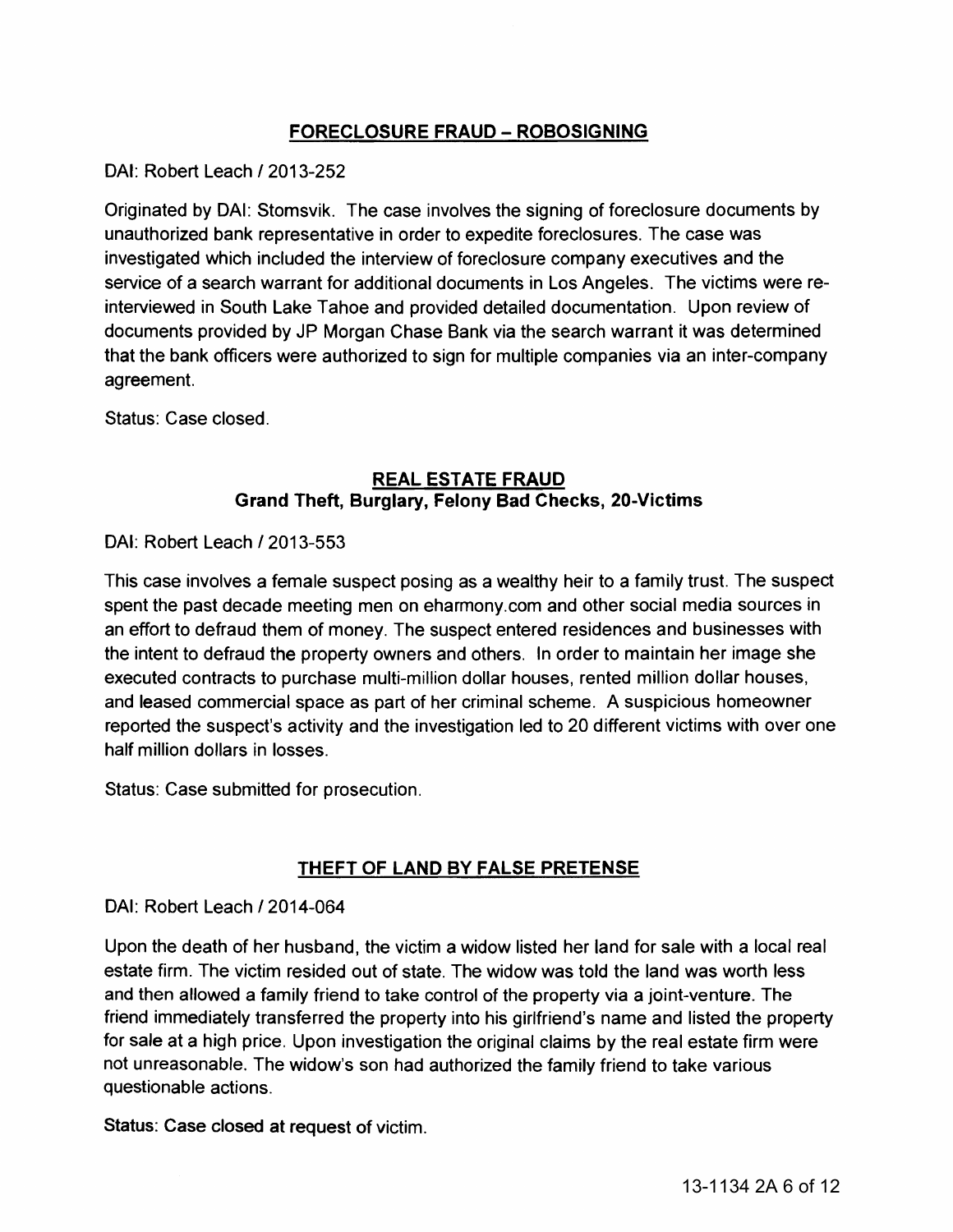# **DEFRAUDING GOVERNMENT AGENCY - NEW CONSTRUCTION**

DAI: Robert Leach /2014-065

This case involves a concrete company executive that falsified engineering stamps on documents submitted to the City of South Lake Tahoe. A search warrant was obtained to search the business records. The suspect was interviewed and confessed to falsifying the documents.

Status: Case submitted for prosecution.

# **MORTGAGE FRAUD- FALSIFIED LOAN DOCUMENTS**

DAI: Robert Leach /2014-130

Victim is listed on loan agreement for land in El Dorado County supposedly purchased by her late husband. The mortgage holder is a private party and former bookkeeper for victim's husband. Victim claims she was not aware of land purchase and did not sign notarized document for mortgage. County foreclosure on property for unpaid taxes pending.

Status: Case Pending

# **REAL ESTATE FRAUD- THEFT BY FALSE PRETENSE**

DAI: Robert Leach /2014-131

Elderly victim is befriended by the suspect a handyman. The suspect does work and lives with victim while doing home improvement projects on victim's residence and rental properties. Victim resides in low income, high crime area of South Sacramento. After several years, suspect approaches victim and claims he is owed over \$200,000 in back payments for work. Suspect and victim have no written contract. Suspect prepares handwritten "grant deed" drives victim to El Dorado County recorder's office and has victim sign over "free and clear" cabin in Lake Tahoe area.

Status: Case pending.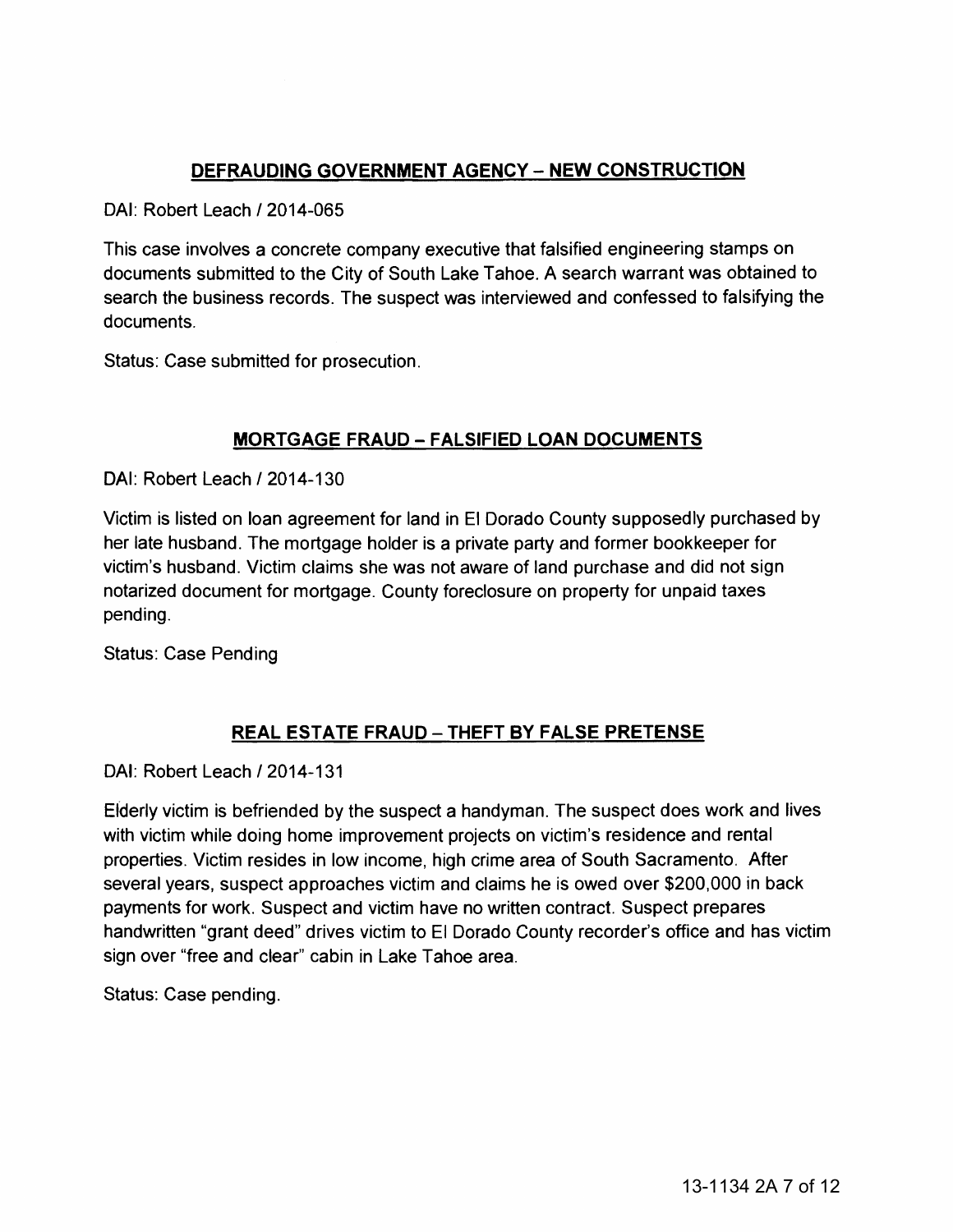# **REAL ESTATE FRAUD- FALSIFIED BANK DOCUMENTS**

## DAI: Robert Leach 12014-146

After attending a real estate fraud seminar sponsored by the EDC DA Office a local broker contacts DA office regarding a suspicious buyer from Japan. The broker provides copy of bank financial statement from Canadian bank and copy of cashier's check from same bank. Upon further investigation both documents determined to be falsified. Local FBI contact reported similar cases are actually originated from the country of Nigeria. The scheme attempts to get cash back from the brokers or Title Company before fake cashier's check is discovered.

Status: Case closed.

## **FORECLOSURE FRAUD- UNFAIR LENDING PRACTICES**

DAI: Robert Leach / 2014-147

Victim is extended large amounts of credit by bank. Despite not having the income to qualify for loans the Bank issues several million dollars in real estate loans. Victim alleges a loan officer falsified loan documents to gain bonuses by making loans to Victim. Upon investigation the Bank is conducting internal investigation.

Status: Case pending.

# **FORECLOSURE FRAUD- TIMESHARE OWNER**

DAI: Robert Leach / 2014-148

Victim falls behind in his annual dues to Timeshare Company after paying approximately \$22,000 over seven year period to Timeshare Company. Non-profit homeowners association forecloses on victim without proper notification of foreclosure. Upon investigation it was determined that one of two weeks was foreclosed. Timeshare Company admitted sending foreclosure documentation to wrong address. Foreclosure reversed and victim is paying fees and recovering property.

Status: Case closed.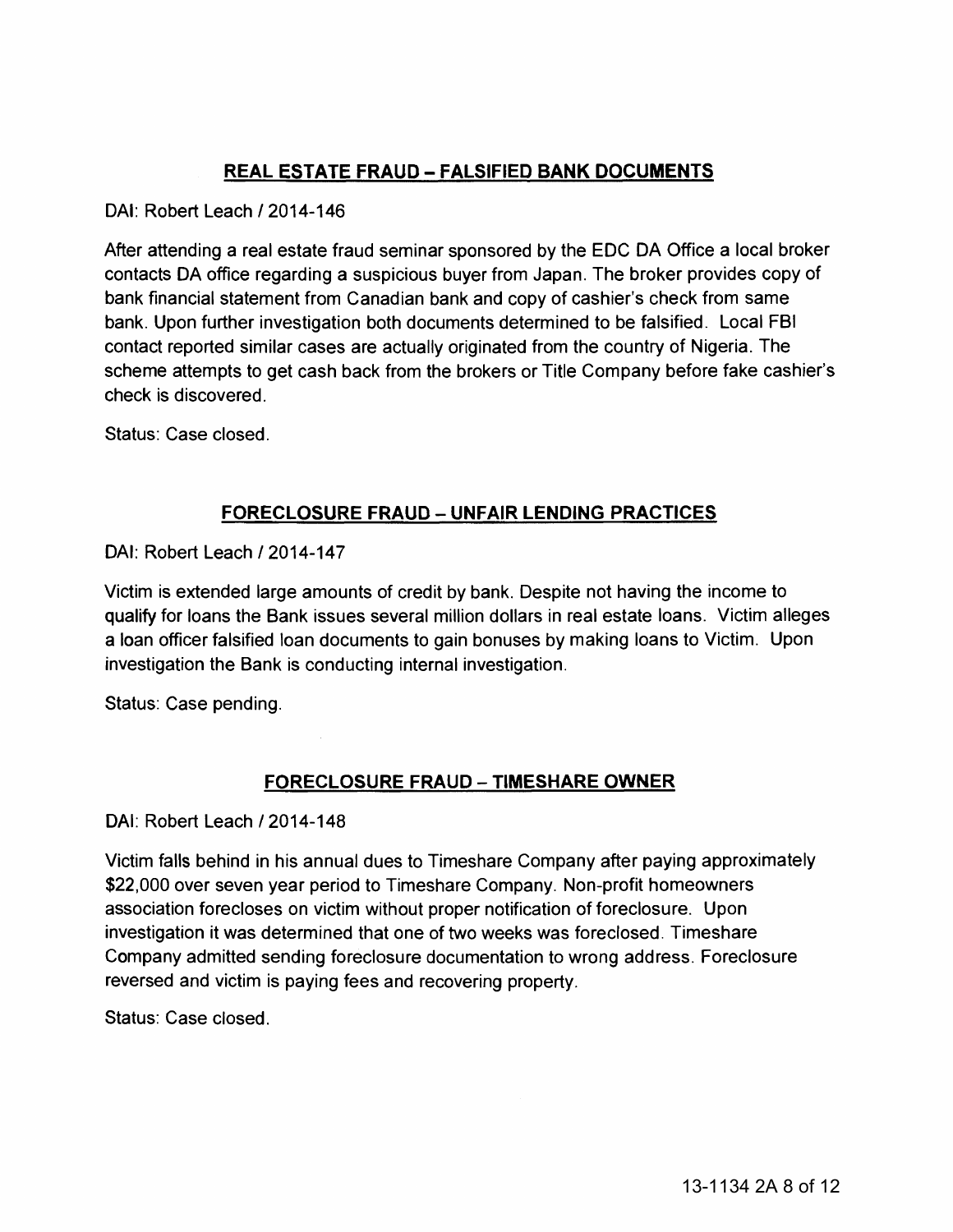# **THEFT OF COUNTY TRANSIENT OCCUPANCY TAXES**

DAI: Leach / 2014 - 151

Suspect receives vacation house rental permit from El Dorado County. Suspect rents vacation house in South Lake Tahoe via internet (VRBO) and fails to pay County the required transient occupancy taxes since third quarter 2013.

Status: Case pending.

Ill

Ill

Ill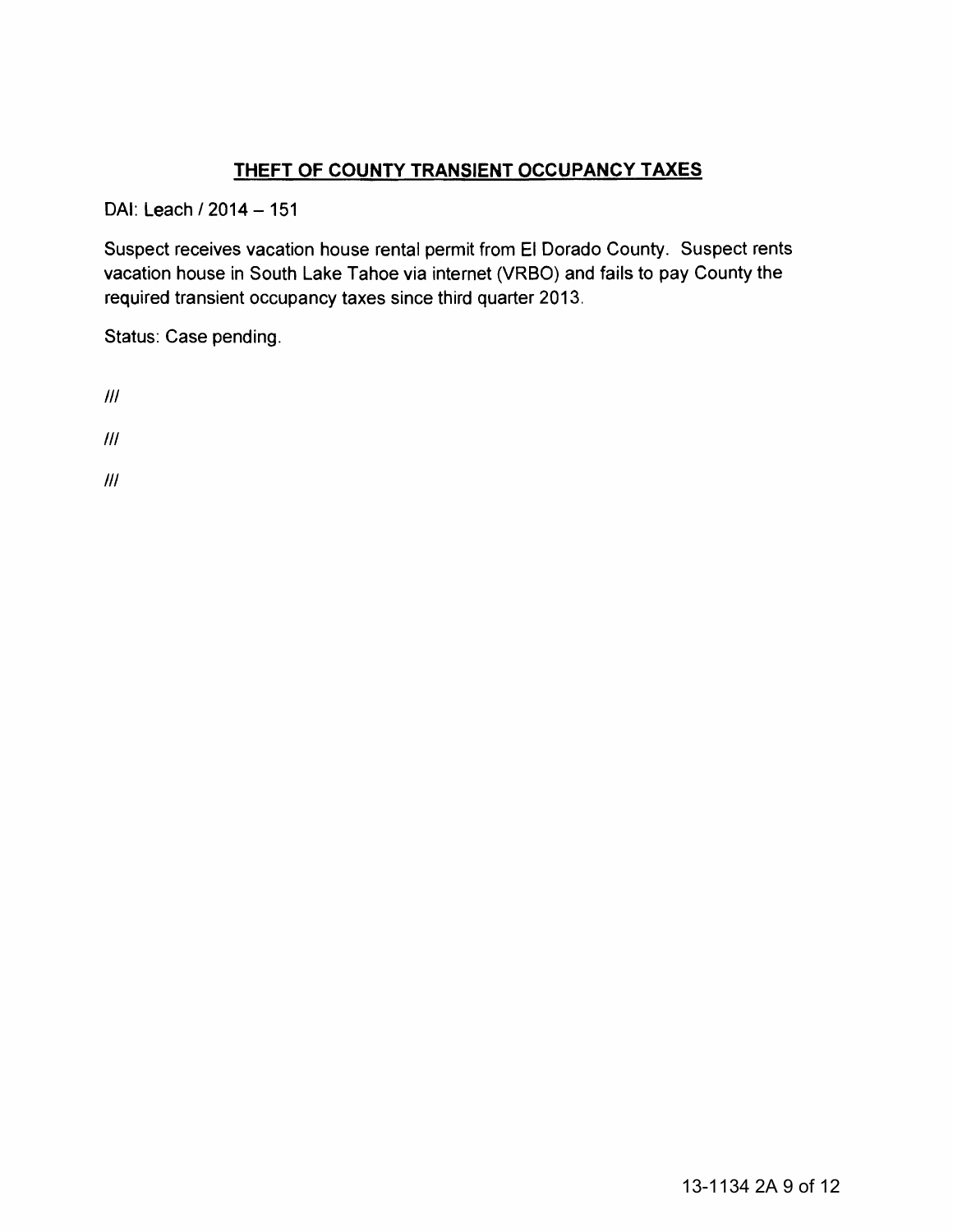# FY STATISTICS RELATED TO FORECLOSURE SCAMS

|                                                                                                                                                                                                                                                                   | 2012/13                                                                               | 2013/14                                                                                |  |  |
|-------------------------------------------------------------------------------------------------------------------------------------------------------------------------------------------------------------------------------------------------------------------|---------------------------------------------------------------------------------------|----------------------------------------------------------------------------------------|--|--|
| <b>Notices of Default</b><br><b>Notices of Trustee Sales</b>                                                                                                                                                                                                      | 1,088<br>1,044                                                                        | 1,518<br>1,906                                                                         |  |  |
| <b>FY Statistics required under GC 27388</b>                                                                                                                                                                                                                      |                                                                                       |                                                                                        |  |  |
|                                                                                                                                                                                                                                                                   | 2012/13                                                                               | 2013//14                                                                               |  |  |
| Cases filed<br>Cases investigated<br><b>Number of victims</b><br>Total Monetary loss suffered by victims<br><b>Total funds received in Trust</b><br>Total funds expended from Trust<br>Adjusted ending balance 6/30<br>Number of arrests<br>Number of convictions | 0<br>14<br>14<br>Undetermined<br>\$145,789.97<br>\$70,734.95<br>\$75,055.02<br>O<br>1 | 46<br>46<br>3.8 million<br>\$121,168.01<br>\$112,299.17<br>\$83,923.86<br>2<br>Pending |  |  |
| FY Cumulative Statistics Including Open Cases From Prior Years                                                                                                                                                                                                    |                                                                                       |                                                                                        |  |  |
|                                                                                                                                                                                                                                                                   | 2012/13                                                                               | 2013/14                                                                                |  |  |

| Number of pending filed cases                         | 5                |               |
|-------------------------------------------------------|------------------|---------------|
| Number of cases investigated                          | 31               | 46            |
| Number of victims involved in the pending filed cases | 56               | 14            |
| Number of cases cleared due to criminal acts          | N/A              | 6             |
|                                                       | 2012/13          | 2013/14       |
| Approximate monetary loss suffered by victims         |                  |               |
| in pending filed cases                                | \$1,489,401.00   | \$3.8 million |
| <b>Total funds received in Trust</b>                  | 120,816.90<br>\$ | \$121,168.01  |
| Total funds expended for operation of program         | 97,941.00<br>\$  | \$112,299.17  |
| Number of search warrants                             | N/A              |               |
| Number of arrests                                     | 5                | 2             |
| Number of convictions                                 | 3                | Pending       |
| Restitution ordered regarding pending filed cases     | Undetermined     | Pending       |
|                                                       |                  |               |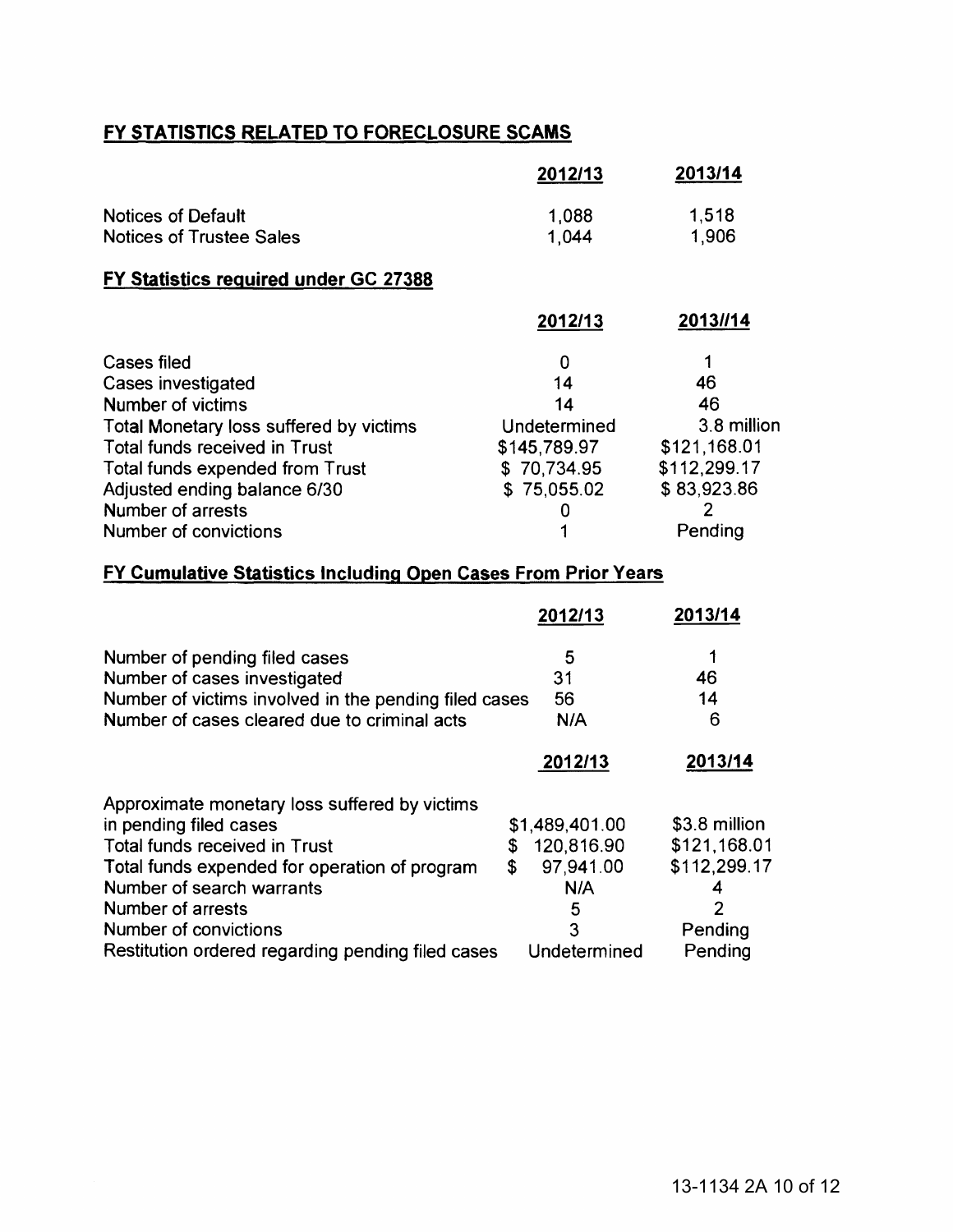# EXHIBIT "A"

13-1134 2A 11 of 12